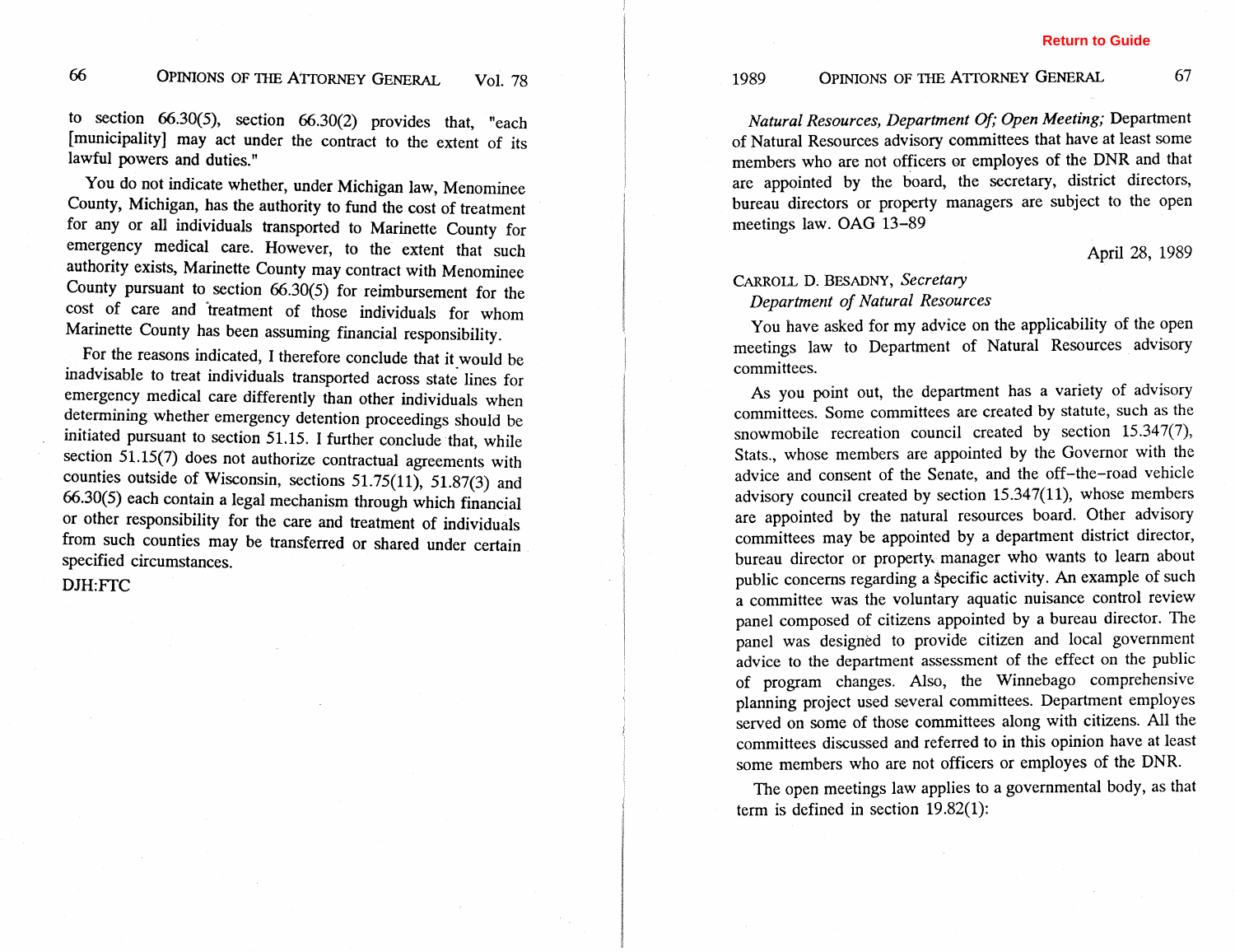"Governmental body" means a state or local agency, board, commission, committee, council, department or public body corporate and politic created by constitution, statute, ordinance, rule or order; a governmental or quasigovernmental corporation except for the Bradley center sports and entertainment corporation created under ch. 232; any public purpose corporation, as defined in s.  $181.79(1)$ ; a nonprofit corporation operating an ice rink which is owned by the state; or a formally constituted subunit of any of the foregoing, but excludes any such body or committee or subunit of such body which is formed for or meeting for the purpose of collective bargaining under subch. IV or V of ch. 111.

The committee referred to in the definition includes advisory committees as well as committees that have been delegated decision-making authority. State **v.** Swanson, 92 Wis. 2d 310, 317, 284 N.W.2d 655 (1979), and Wisconsin Open Meetings Law, **A** Statutory Summary and a Digest of Opinions of the Attorney General, July 31, 1978 at 9. In Swanson, the supreme court stated that a committee is not required to have the authority to bind its parent body before it is subject to the open meetings law. The court explained that the "ultimate question is whether the members of a governmental body have convened for the purpose of exercising the responsibilities, authority, power, or duties delegated to or vested in the body, sec. 19.82(2), Stats., and not whether the governmental body is empowered to exercise the final powers of its parent body." Swanson, 92 Wis. 2d at 317.

The advisory committees created by statute clearly fall within the definition in section 19.82(1) because of the manner in which they are created.

The committees created by the natural resources board are included within the definition because the board is a governmental body and the committees it creates by rule or order are, **in turn,** governmental bodies. The kind of order needed to create the committees is not defined in the open meetings law;

69

but by reason of section 990.01(1), the word is to be construed according to its common and approved usage. Webster's Third New International Dictionary 1588 (1976) defines "order" to include: **"3** a . . . (2): an authoritative mandate usu. from a superior to a subordinate." The board would, therefore, be creating a committee by order whenever it authorizes the committee and assigns the duties and functions of the committee. Neither the statute nor the dictionary definition require that the order be formal. All that is required to create a governmental body is a directive creating the body and assigning it duties. If a formal order were required, the open meetings law might be evaded by the creation of "informal" bodies. Therefore, the interpretation that the open meetings law does not require that the order be formal is consistent with the statement by the Florida Supreme Court that the sunshine law "'should be construed so as to frustrate all evasive devices."' Wood **v.** Marston, 442 So. 2d 934, 940 (Fla. 1983).

Committees created by order of the secretary of the department would be governmental bodies, just as those created by the board, because the secretary possesses many of the powers and duties of the board. Sec. 15.05(1)(b), Stats.

The committees created by the department district directors, bureau directors and property managers are also governmental bodies and subject to the open meetings law. The head of the department may delegate and redelegate to any officer or employe of the department any function vested by law in the head. Sec. 15.02(4), Stats. Because public officials are presumed to act within the law and within their authority, Herro **v.** Dept. of Natural Resources, 67 Wis. 2d 407, 426, 227 N.W.2d 456 (1975) and Ferguson **v.** Kenosha, 5 Wis. 2d 556, 568, 93 N.W.2d 460 (1958), it must be presumed that the district and bureau directors and property managers act within the scope of delegated authority when they create committees and appoint committee members. The advisory committees, therefore, are treated the same as if